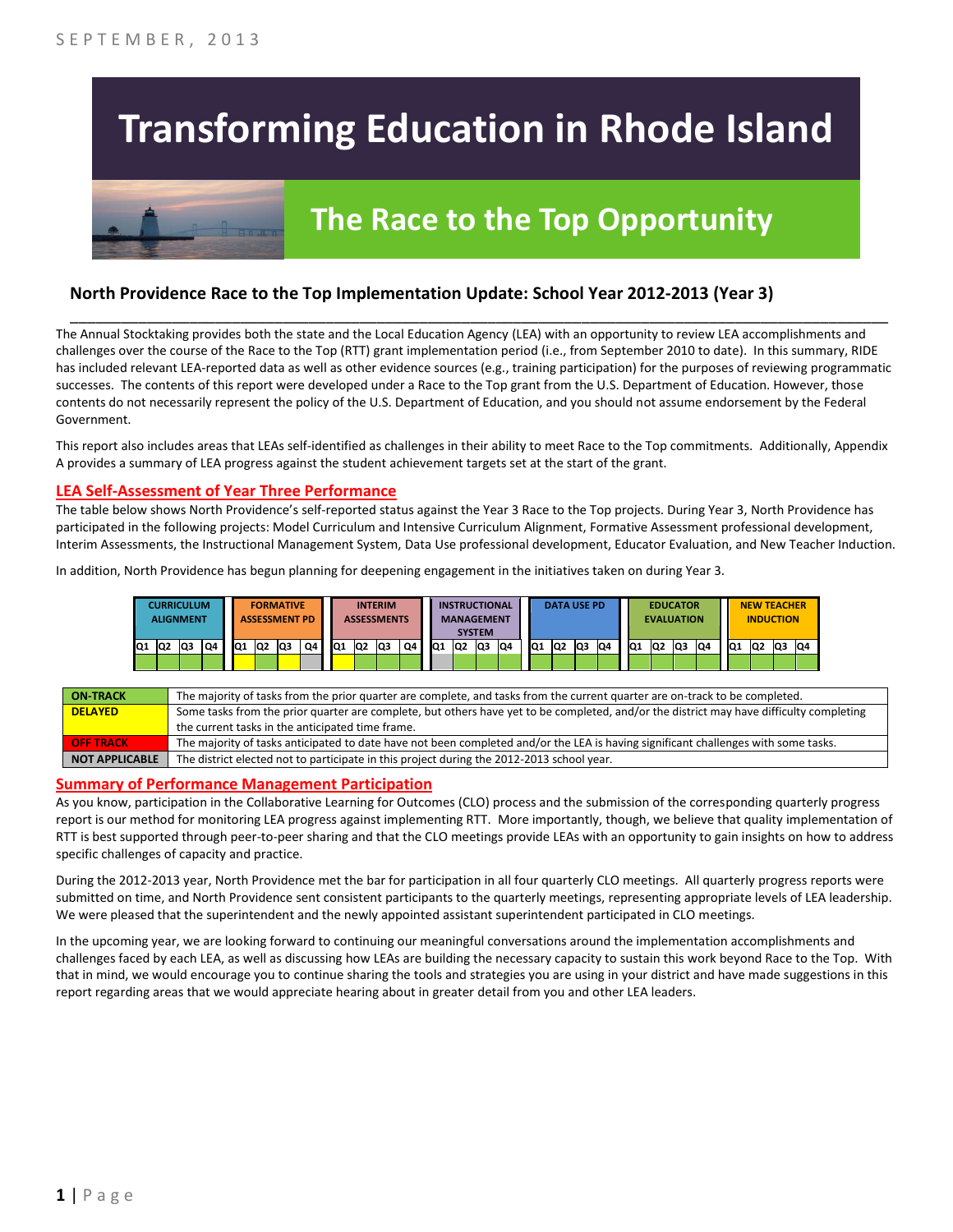#### **System of Support 1: Standards and Curriculum**

Based on the quarterly progress reports submitted by North Providence, as well as participation in additional applicable activities through the end of the 2012-2013 school year, we have assessed the district as 'on track (green),' 'delayed (yellow),' 'off track/at risk (red)', or 'not applicable (grey) on each of the Year 3 System of Support 1 scope of work tasks for Race to the Top. This assessment is reflected in the table below. Please note that further description of these statuses can be found on page one of this report.

RIDE would like to commend North Providence on its efforts to expand and deepen educator and administrator knowledge of the Common Core State Standards (CCSS). In its progress reports, North Providence noted that K-6 math and English language arts (ELA) collaborative groups met during the 2012-2013 school year to discuss the CCSS aligned units of study. Additionally, the district participated in supplemental RIDE professional development workshops focused on key instructional shifts, such as academic vocabulary and text dependent questions. North Providence also organized similar professional development workshops for summer 2013.

North Providence has made progress against developing a guaranteed and viable curriculum aligned to the new Common Core State Standards. During the 2012-2013 school year, North Providence continued to work on their math and ELA K-12 scope and sequence and, during the 2012-2013 school year, began piloting resources aligned to the curriculum. The district also began work on their science and social studies curricula. In their quarterly progress update report, the North Providence indicated that their curriculum work will continue through the summer.

In their quarterly progress update report, North Providence noted that ensuring fidelity to the new curriculum by classroom teachers, as well as monitoring the implementation of new curriculum in the building, continued to be a struggle. We look forward to hearing more about how North Providence has made progress against this challenge in the upcoming school year, as well as how the district has built educator awareness regarding their mathematics curriculum.

| Intensive Curriculum Alignment and Model Curriculum Development                                                                                                                                                                                           | Year 3:SY12-13 |                                         |                |                                         |  |  |  |
|-----------------------------------------------------------------------------------------------------------------------------------------------------------------------------------------------------------------------------------------------------------|----------------|-----------------------------------------|----------------|-----------------------------------------|--|--|--|
|                                                                                                                                                                                                                                                           | Q <sub>1</sub> | Q <sub>2</sub>                          | Q <sub>3</sub> | Q <sub>4</sub>                          |  |  |  |
| Develop and communicate a multi-year Transition Plan for the Common Core State Standards implementation, including clear<br>expectations for school level transition benchmarks and a plan for developing a curriculum aligned to the CCSS in grades K-12 |                | Modify as Modify as Modify as<br>needed | needed         | needed                                  |  |  |  |
| Identify opportunities for educators to work collaboratively to deepen understanding of CCSS (e.g. Common Planning Time, grade<br>level team, department meetings, faculty meetings)                                                                      |                | Modify as Modify as Modify as<br>needed | needed         | needed                                  |  |  |  |
| Create implementation plan, including the identification of aligned resources, to support roll out of new curricula                                                                                                                                       |                | needed                                  | needed         | Modify as Modify as Modify as<br>needed |  |  |  |
| Develop curriculum aligned to the Common Core State Standards, including participation in Dana Center curriculum writing and<br>leadership sessions (if applicable)                                                                                       |                | x                                       | X              |                                         |  |  |  |
| *Please note: the 'x' in the above table represents the anticipated completion timeline set by RIDE, not when the district completed the task. Additionally, for further clarification on the                                                             |                |                                         |                |                                         |  |  |  |

*\*Please note: the 'x' in the above table represents the anticipated completion timeline set by RIDE, not when the district completed the task. Additionally, for further clarification on the criteria used to select each status, consult the description on page one of this report.*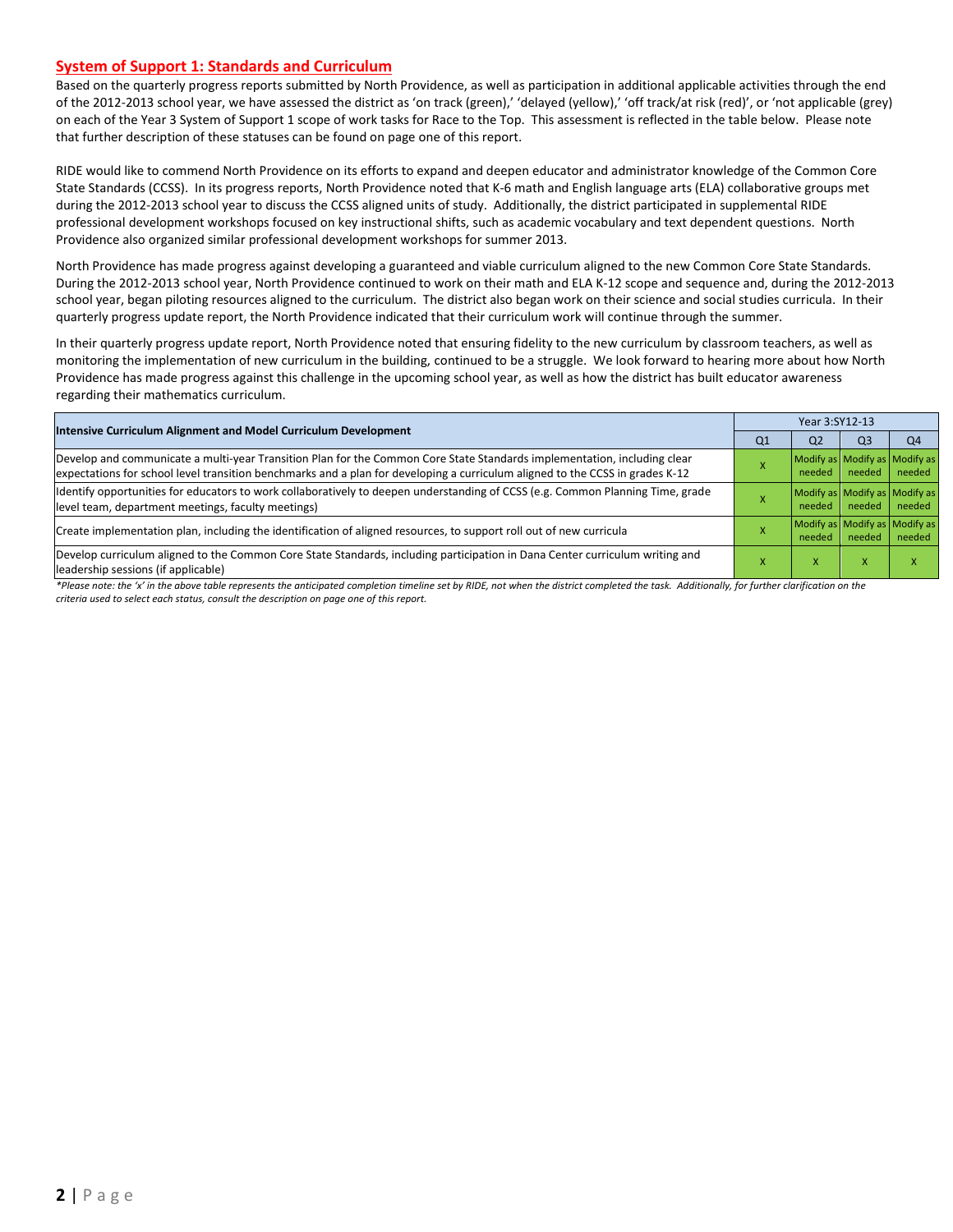#### **System of Support 2: Instructional Improvement Systems**

During the 2012-2013 school year, North Providence chose to implement all of the four Race to the Top projects in System of Support 2 to some degree (the Instructional Management System, Formative Assessment professional development, Interim Assessments, and Data Use professional development). Based on the quarterly progress reports submitted by North Providence, as well as participation in additional applicable activities through the end of the 2012-2013 school year, we have assessed the district on each of the Year 3 scope of work tasks for those projects.

North Providence configured the Instructional Management System (IMS) in order to provide educators with access to the Interim Assessments. Although the district missed the fall 2012 testing window, they were able to administer the fixed-form assessment during the winter and spring testing windows. While they initially planned to test grades 5, 8 and 10 in mathematics, they ultimately only administered it in grades 5 and 8. In addition to the initial configuration, North Providence teacher leaders were trained in the Exceed RtI and Pinnacle Instruction IMS platforms. A small group of teachers learned how to write curriculum in the IMS, and they created curriculum buckets for all core areas K-12.

During the 2012-2013 school year, all schools from North Providence participated in the Data Use professional development series. In the QPU reports, the district expressed that the elementary cohorts had a positive experience, and that their School Data Leadership Team is now the school intervention team. In the CLO discussions, they noted that the SDLT worked together to align student learning objectives to their data. Although initially unenthusiastic about the professional development, by the end of the series the cohorts saw the purpose and started getting excited.

In their quarterly progress update report, North Providence indicated that they plan to implement the formative assessment professional development modules in the 2013-2014 school year.

In the upcoming CLO sessions, we look forward to hearing about the North Providence's plans for implementing new initiatives, or deepening engagement in initiatives implemented during the 2012-2013 school year. Additionally, looking ahead towards the PARCC assessment, we hope to hear more from districts about how these initiatives are supporting their transition to the common core.

| Interim Assessments (accessed via the Instructional Management System)                                                                                                                  | Year 3:SY12-13 |                               |                                                        |                |  |  |
|-----------------------------------------------------------------------------------------------------------------------------------------------------------------------------------------|----------------|-------------------------------|--------------------------------------------------------|----------------|--|--|
|                                                                                                                                                                                         | Q <sub>1</sub> | Q <sub>2</sub>                | Q3                                                     | Q <sub>4</sub> |  |  |
| Develop protocols or expectations regarding the use of interim assessment to inform instruction including timelines for<br>administration and process for scoring and reporting results |                |                               |                                                        |                |  |  |
| Send LEA-determined facilitators to RIDE provided training on both the Fixed-Form assessment tool and the test-building tool                                                            | Fixed Form     | <b>Test</b><br><b>Builder</b> |                                                        |                |  |  |
| Train of educators in the LEA on the administration and use of interim assessments utilizing RIDE-trained facilitators                                                                  |                | x                             |                                                        |                |  |  |
| Administration of Interim Assessments in selected grades and content area(s)                                                                                                            | $1st$ Fixed    | $2^{nd}$ Fixed                | 3 <sup>rd</sup> Fixed<br>Form Test Form Test Form Test |                |  |  |

| <b>Instructional Management System (IMS)</b>                                                                                                                                                              |                                         |                | Year 3:SY12-13 |                |  |  |  |  |
|-----------------------------------------------------------------------------------------------------------------------------------------------------------------------------------------------------------|-----------------------------------------|----------------|----------------|----------------|--|--|--|--|
|                                                                                                                                                                                                           | Q <sub>1</sub>                          | Q <sub>2</sub> | Q <sub>3</sub> | Q <sub>4</sub> |  |  |  |  |
| Designate an LEA data steward to support decision making around data collections and systems implementation and to provide input<br>and feedback on data initiatives through designated representatives   | As needed As needed As needed As needed |                |                |                |  |  |  |  |
| Maintain data quality standards of local student information systems and upload local assessment data and program information as<br>required by RIDE in a timely manner                                   |                                         | ^              | ж              | x              |  |  |  |  |
| Following RIDE training, LEA Administrative Users and LEA Trainers configure the IMS for educator use and to provide end users with<br>access and training needed to utilize the IMS for daily activities |                                         | ^              | ж              | x              |  |  |  |  |
| Deepen the understanding and use of the IMS among all educators                                                                                                                                           |                                         | x              | ж              |                |  |  |  |  |

| 'Data Use' Professional Development                                                                                             | Year 3:SY12-13 |                |        |                |  |  |
|---------------------------------------------------------------------------------------------------------------------------------|----------------|----------------|--------|----------------|--|--|
|                                                                                                                                 | Q1             | Q <sub>2</sub> | Q3     | O <sub>4</sub> |  |  |
| In coordination with RIDE, select 'Data Use' training dates for each cohort of schools, as applicable                           |                |                |        | Year 2         |  |  |
| Identify and provide RIDE with the leadership team members from each school who will participate in Year 2 training cohorts, as |                |                |        | Year 2         |  |  |
| applicable                                                                                                                      |                |                |        |                |  |  |
| Following 'Data Use' professional development, identify district and school practices to sustain and deepen data use and        | Year 1         | Year 1         | Year 1 | Year 1         |  |  |
| collaboration                                                                                                                   |                |                |        |                |  |  |

\* Please note that, for this project, 'year 1' refers to cohort 1 taking place during the 2012-2013 school year, and 'Year 2' refers to cohort 2 taking place during the 2013-2014 school year.

|                                                                                                                  | Year 3:SY12-13 |                |                |  |  |  |
|------------------------------------------------------------------------------------------------------------------|----------------|----------------|----------------|--|--|--|
| [Formative Assessment Professional Development Modules (accessed via the Instructional Management System)        |                | Q <sub>2</sub> | Q <sub>3</sub> |  |  |  |
| Identify facilitators who will support the implementation of formative assessment practices in daily instruction |                |                |                |  |  |  |
| Coordinate participation of educators in training modules and communities of practice                            |                |                |                |  |  |  |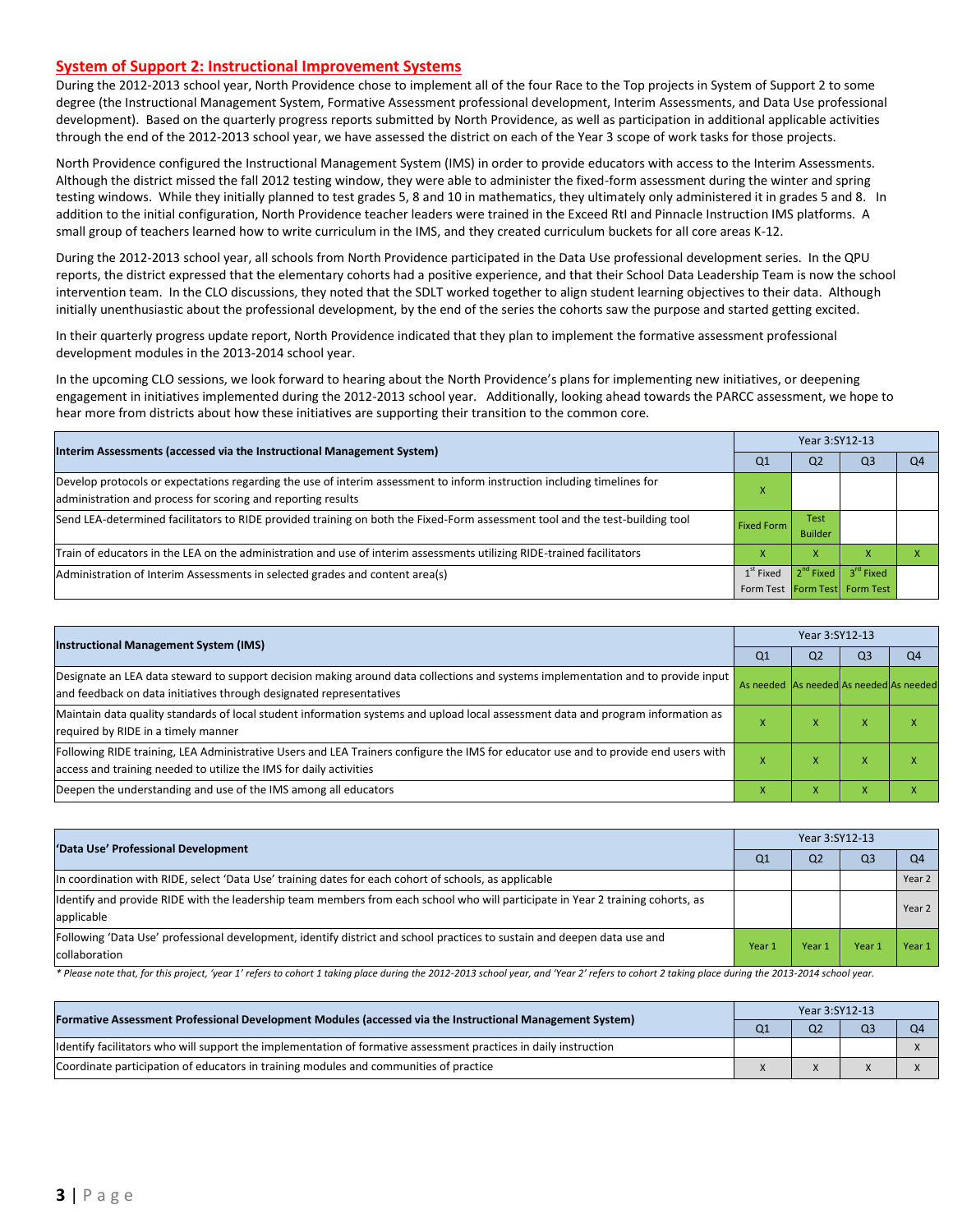#### **System of Support 3: Educator Effectiveness**

During the 2012-2013 school year, North Providence fully implemented all components of System of Support 3 – the Rhode Island model for teacher and building administrator evaluations; and final effectiveness ratings for all teachers and building administrators have been submitted to RIDE. Based on the quarterly progress reports submitted by North Providence, as well as participation in additional applicable activities through the end of the 2012-2013 school year, we have assessed the district on each of the Year 3 scope of work tasks for Educator Evaluation.

To support the educator evaluation implementation process, North Providence created a District Evaluation Committee (DEC) which included their Intermediary Service Provider (ISP). The DEC created a timeline and protocols for the evaluation process, including sub-committees for professional issues and teacher support. RIDE would like to congratulate the district on their efforts to develop a list of supports available to teachers who receive a 'developing' or 'ineffective' final evaluation rating.

During the 2012-2013 school year, North Providence participated in all required training activities. Additionally, designated evaluators have registered for/attended upcoming professional development offered by RIDE in summer 2013 as needed. Looking ahead, RIDE would like to remind the district of their responsibility to ensure that all personnel responsible for evaluating both teachers and building administrators participate in applicable training activities.

As we enter into the final year of the Race to the Top grant, RIDE encourages North Providence to continue to engage their CLO peers in thinking about continuous support for evaluation implementation, as well as how evaluation data is being used to identify professional development needs. We also hope to hear more about the Teacher Evaluation Support team that North Providence referenced in the quarterly progress update reports.

| <b>Educator Evaluation</b>                                                                                                                                                                           |                          | Year 3:SY12-13 |                                            |                                  |
|------------------------------------------------------------------------------------------------------------------------------------------------------------------------------------------------------|--------------------------|----------------|--------------------------------------------|----------------------------------|
|                                                                                                                                                                                                      | Q <sub>1</sub>           | Q <sub>2</sub> | Q <sub>3</sub>                             | Q <sub>4</sub>                   |
| Participate in educator evaluation model design, development and refinement feedback opportunities                                                                                                   | x                        | x              | X                                          | X                                |
| Identify District Evaluation Committee members, responsible for monitoring the implementation of the system and providing<br>recommendations to LEA leadership teams                                 |                          |                |                                            | x                                |
| lldentify individuals who will serve as primary and, if applicable, secondary/complementary evaluators                                                                                               |                          |                |                                            | X                                |
| Send all required evaluators to RIDE-provided evaluator training on model; Send evaluators and system administrators to training on<br>the Educator Performance Support System (EPSS) data system    |                          |                | Mid-year<br>half-day<br>training           | Mid-year<br>half-day<br>training |
| Examine LEA Policies and Contracts for Challenges; where applicable, consider memorandums of understanding or contract renewal<br>language which will support district implementation of evaluations | X                        | x              | X                                          | X                                |
| Create a plan for the appropriate use of funds to support implementation of educator evaluation system                                                                                               |                          |                |                                            | X                                |
| Complete required components of RI Model for educator and building administrator evaluations                                                                                                         | <b>SLOs and</b><br>Goals | Midyear        | Midyear<br>Conference Conference Summative | <b>EOY Report</b><br>&<br>rating |
| Submit evaluation data and documentation (e.g. component and summative level ratings, verified rosters); provide other requested<br>information to support RIDE research and system improvement      | x                        | x              | X                                          | x                                |
| Use Evaluation Data to identify individual and school/district-wide professional development needs and act on those needs                                                                            |                          |                | $\mathsf{x}$                               | x                                |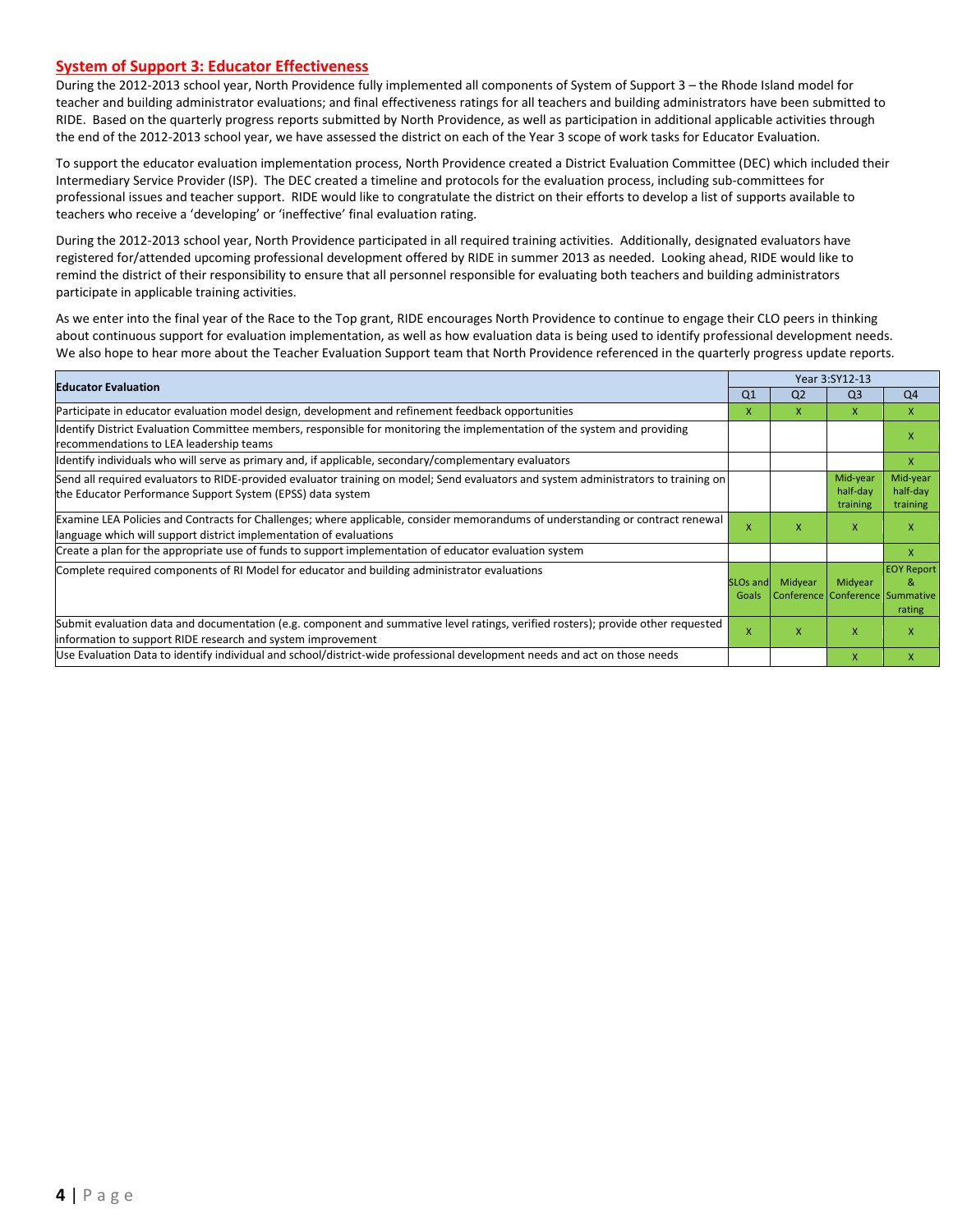#### **System of Support 4: Human Capital Development**

During the 2012-2013 school year, North Providence participated fully in the Beginning Teacher Induction program. Based on the quarterly progress reports submitted by North Providence, as well as participation in additional applicable activities through the end of the 2012-2013 school year, we have assessed the district on each of the Year 3 scope of work tasks for Beginning Teacher Induction. Additionally, North Providence has continued their utilization of SchoolSpring for recruitment of staff on an as needed basis.

All new teachers in North Providence received induction support during the 2012-2013 school year. In their quarterly progress update report, North Providence noted that the program was going well, and that the feedback from both teachers and administrators was positive. In its quarterly progress reports, North Providence did not note any challenges around this work.

In the upcoming CLO sessions, RIDE looks forward to engaging in a deeper conversation around the revisions that North Providence and other LEAs have made to their hiring policies, timelines, and processes in order to support broader human capital initiatives including recruitment of highly qualified and diverse candidates and providing data-driven induction support to beginning teachers.

| <b>Beginning Teacher Induction</b>                                                                                                                                                       |    |                | Year 3:SY12-13 |    |  |
|------------------------------------------------------------------------------------------------------------------------------------------------------------------------------------------|----|----------------|----------------|----|--|
|                                                                                                                                                                                          | Q1 | Q <sub>2</sub> | Q <sub>3</sub> | Q4 |  |
| If applicable, recommend potential Induction Coaches to RIDE                                                                                                                             |    |                |                |    |  |
| Review and revise hiring policies, timelines and processes in order to support appropriate and timely projections for anticipated hires<br>requiring induction coach services            |    |                |                |    |  |
| Provide RIDE with list of beginning teachers who will receive Induction Coach support in a timely manner in order to ensure that all<br>beginning teachers have coaching                 |    |                |                |    |  |
| Participate in RIDE-provided information opportunities in order to learn about induction coach program                                                                                   |    |                |                |    |  |
| Provide feedback to RIDE on the development and integration of existing mentorship programs into a sustainable, instructionally-<br>focused state or district-wide Induction Coach model |    |                |                |    |  |

The contents of this report were developed under a Race to the Top grant from the U.S. Department of Education. However, those contents do not necessarily represent the policy of the U.S. Department of Education, and you should not assume endorsement by the Federal Government.